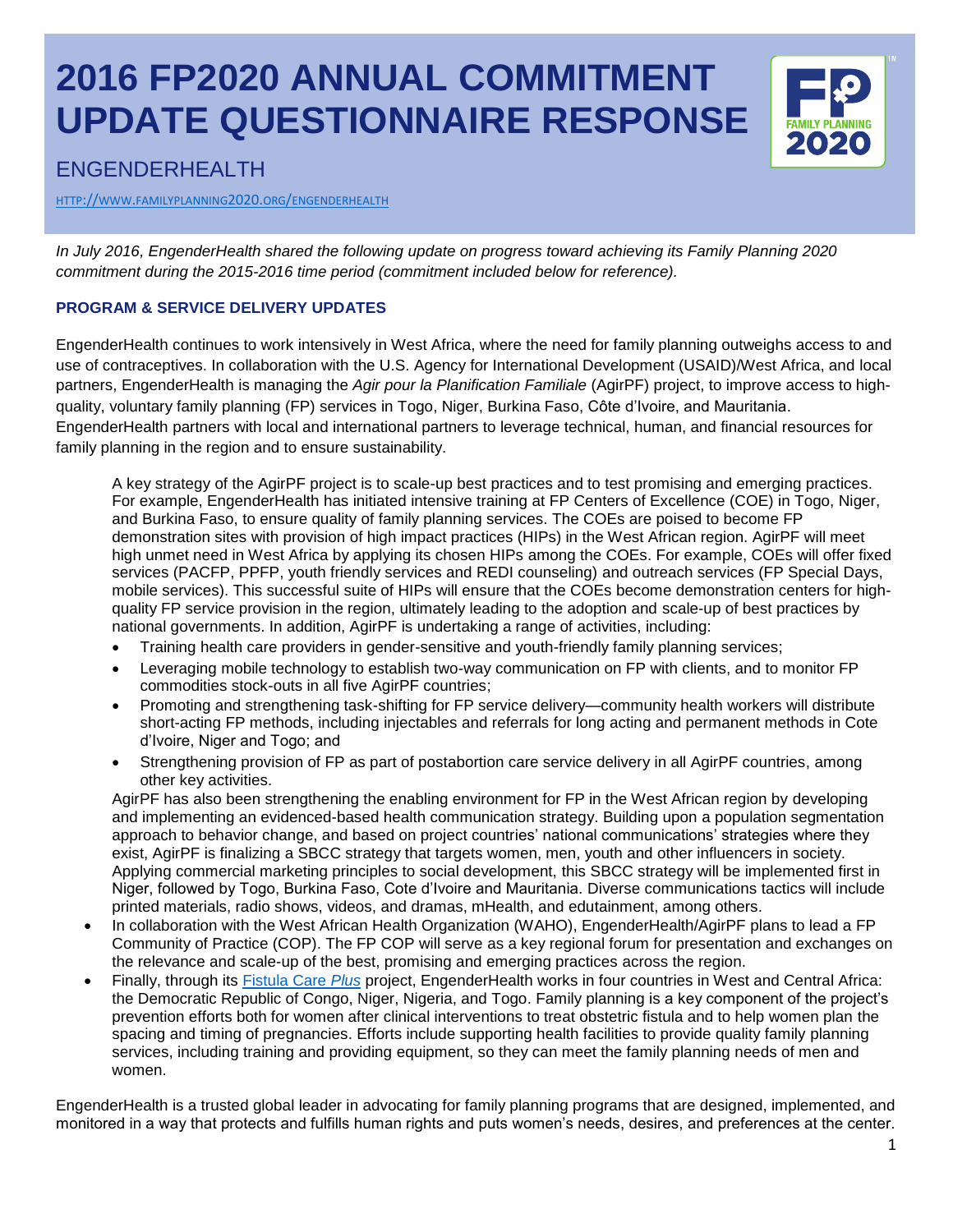In 2013, EngenderHealth developed two publications designed to assist diverse audiences, including donors, policymakers, program planners and managers, service providers, rights advocates, and community members, in their efforts to achieve rights-based family planning programs: the *[Voluntary Rights-based Family Planning Conceptual](http://www.engenderhealth.org/pubs/family-planning/human-rights-based-family-planning.php)  [Framework User's](http://www.engenderhealth.org/pubs/family-planning/human-rights-based-family-planning.php) Guide,* a practical resource to help stakeholders design, implement, and monitor family planning programs that respect, protect, and fulfill human rights and *[Checkpoints for Choice: An Orientation and Resource](http://www.engenderhealth.org/pubs/family-planning/human-rights-based-family-planning.php)  [Package,](http://www.engenderhealth.org/pubs/family-planning/human-rights-based-family-planning.php)* which takes a closer look at the concept of voluntarism—one component of a rights-based approach—and helps stakeholders understand the clients' experience and their ability to make full, free, and informed choices about family planning.

- Since our last update to FP2020, the *Checkpoints for Choice* workshop has been rolled out to EngenderHealth's programs in Nigeria, India, Uganda, Ethiopia, Togo, Niger, Burkina Faso, Côte d'Ivoire, and Mauritania, to strengthen programs' capacity to support their partners in the provision of client-centered FP and SRH services; workshops have also been convened for CARE International in Atlanta and USAID in Washington, DC.
- In February 2016, EngenderHealth started a new working group focused on rights-based family planning programming, measurement and evidence. Its purpose is to ensure rational and to generate robust evidence that can be used to convey the impact of integrating a rights-based approach into family planning programs and to engage donors and other key organizations (such as UNFPA, WHO, FP2020, etc.) in understanding the state of, need for and challenges of programming and evidence generation in this sphere. Members include key stakeholders from organizations, including the Population Council, IPPF, Palladium Group, and Guttmacher Institute. FP2020 and USAID leadership have also participated in the working group.
- In March 2016, EngenderHealth completed an analysis of study results examining full, free and informed choice in FP clinics in three countries, funded through [Expand Family Planning \(ExpandFP\)](https://www.engenderhealth.org/our-work/major-projects/gates-expand-fp.php), which aims to increase access to and use of FP, with a focus on long-acting reversible contraception (LARCs) such as implants and IUDs, in a context of voluntarism and informed choice. Led by EngenderHealth, the project is building the capacity of publicsector FP systems to offer LARCs in Tanzania, Uganda, and the Democratic Republic of the Congo (DRC)countries with high unmet need for FP. To date, the project has seen an extraordinary shift in method mix in project-supported services, most notably for implants.
- EngenderHealth developed and piloted a client exit interview tool to measure full, free and informed choice; this tool has since been used in the baseline study for one of our projects in India. EngenderHealth plans to use results of the data analysis to refine and simplify the tool so that is can be used in routine monitoring of our FP programs, which we plan to scale-up to other FP programs to ensure monitoring of clients rights, from the client's perspective. These results were also presented at a recent FP2020 consultation on rights-based FP programming, held in London, June 9-10, 2016.
- In May 2016, EngenderHealth, in collaboration with the *Ministere de la Santé et de l'Hygiene Publique* of Cote d'Ivoire, conducted a rights-based FP workshop using *Checkpoints for Choice* and the *Voluntary Rights-based Family Planning Conceptual Framework User's Guide.* The workshop included participants from multiple structures within the *Ministere de la Santé et de la l'Hygiene Publique*, the *Ministere de l'Education Nationale*, and the *Ministere de la Famille, de la Femme, et de l'Enfant*, as well as private sector service providers, youth groups, the national religious alliance, and organizations working with key populations. The diverse group worked together to analyze the country context surrounding rights-based family planning and to examine their roles at the policy, service provision, community, and individual levels to ensure that clients rights are respected, protected, and fulfilled. EngenderHealth will follow these actors to facilitate continued collaboration and document success, challenges, and lessons learned as they implement their workshop action plans.
- EngenderHealth also manages a blog focused on sexual and reproductive rights, called [Champions for Choice,](http://www.champs4choice.org/) which features regular posts by technical experts, policymakers, and program leaders.

EngenderHealth continues to reach American women with its successful marketing campaign, [Where's The Family](http://wheresthefp.org/)  [Planning?!](http://wheresthefp.org/) (WTFP?!), which is raising awareness of the important need for family planning around the globe. The campaign seeks to inspire women to take action in support of the 225 million women who want, but do not have, access to contraception and safe childbirth. The campaign's first video, ["History's Worst Contraceptives,](http://www.engenderhealth.org/wtfp/videos-hwc.php)" was featured on the Global Citizen website, and has been viewed nearly 450,000 times. We created a second video, ["Cute Chubby Babies](http://www.engenderhealth.org/wtfp/videos-babies.php)  [Explain Contraception,](http://www.engenderhealth.org/wtfp/videos-babies.php)" which was a touching way to highlight the connection between healthy moms and healthy babies and the vital role of contraception.

 To date, the campaign has garnered strong visibility, including campaign impressions reaching more than 800 million, campaign views (website and video) approaching more than 500,000, and nearly 74,000 new social media followers and fans, and continuing online engagement and action. The WTFP campaign was also given an award for Best [Social Media Campaign](http://org.salsalabs.com/dia/track.jsp?v=2&c=L%2B%2Fb0C5aGIMHE0WDd5zgQcZpSrxKqsXV) by the Population Institute as part of their 36th Annual Global Media Awards.